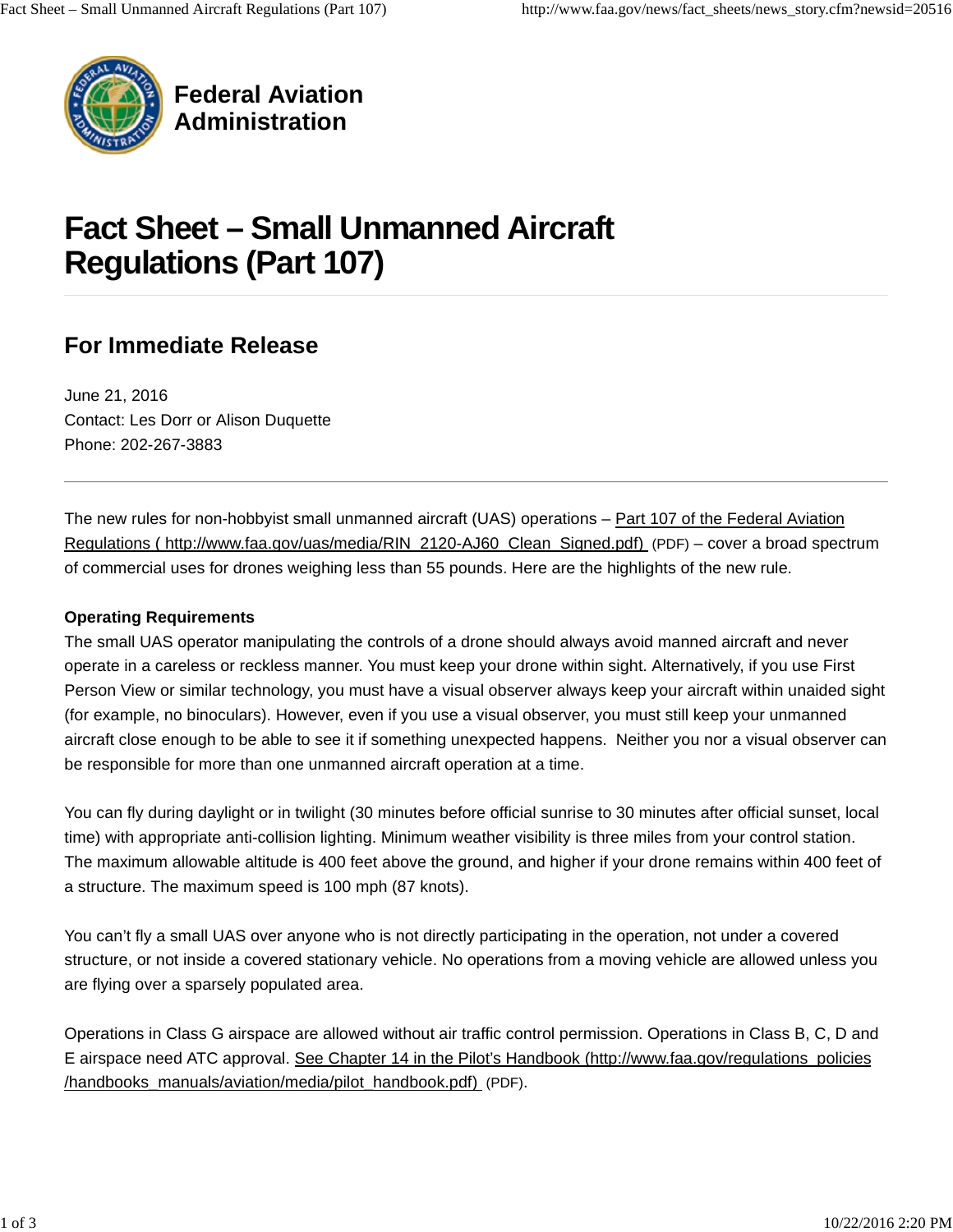You can carry an external load if it is securely attached and does not adversely affect the flight characteristics or controllability of the aircraft. You also may transport property for compensation or hire within state boundaries provided the drone – including its attached systems, payload and cargo – weighs less than 55 pounds total and you obey the other flight rules. (Some exceptions apply to Hawaii and the District of Columbia. These are spelled out in Part 107.)

You can request a waiver of most operational restrictions if you can show that your proposed operation can be conducted safely under a waiver. The FAA will make an online portal available to apply for such waivers.

#### **Pilot Certification**

To operate the controls of a small UAS under Part 107, you need a remote pilot airman certificate with a small UAS rating, or be under the direct supervision of a person who holds such a certificate

You must be at least 16 years old to qualify for a remote pilot certificate, and you can obtain it in one of two ways:

- You may pass an initial aeronautical knowledge test at an FAA-approved knowledge testing center.
- If you already have a Part 61 pilot certificate, other than a student pilot certificate, you must have completed a flight review in the previous 24 months and you must take a small UAS online training course provided by the FAA.

If you have a non-student pilot Part 61 certificate, you will immediately receive a temporary remote pilot certificate when you apply for a permanent certificate. Other applicants will obtain a temporary remote pilot certificate upon successful completion of a security background check. We anticipate we will be able to issue temporary certificates within 10 business days after receiving a completed application.

#### **UAS Certification**

You are responsible for ensuring a drone is safe before flying, but the FAA does not require small UAS to comply with current agency airworthiness standards or obtain aircraft certification.Instead, the remote pilot will simply have to perform a preflight visual and operational check of the small UAS to ensure that safety-pertinent systems are functioning properly. This includes checking the communications link between the control station and the UAS. The UAS must also be registered.

#### **Respecting Privacy**

Although the new rule does not specifically deal with privacy issues in the use of drones, and the FAA does not regulate how UAS gather data on people or property, the FAA is acting to address privacy considerations in this area. The FAA strongly encourages all UAS pilots to check local and state laws before gathering information through remote sensing technology or photography.

As part of a privacy education campaign, the agency will provide all drone users with recommended privacy guidelines as part of the UAS registration process and through the FAA's B4UFly mobile app. The FAA also will educate all commercial drone pilots on privacy during their pilot certification process; and will issue new guidance to local and state governments on drone privacy issues. The FAA's effort builds on the privacy "best practices" (https:[//www.ntia.doc.gov/files/ntia/publication](www.ntia.doc.gov/files/ntia/publications)s

/voluntary\_best\_practices\_for\_uas\_privacy\_transparency\_and\_accountability\_0.pdf) (PDF) the National